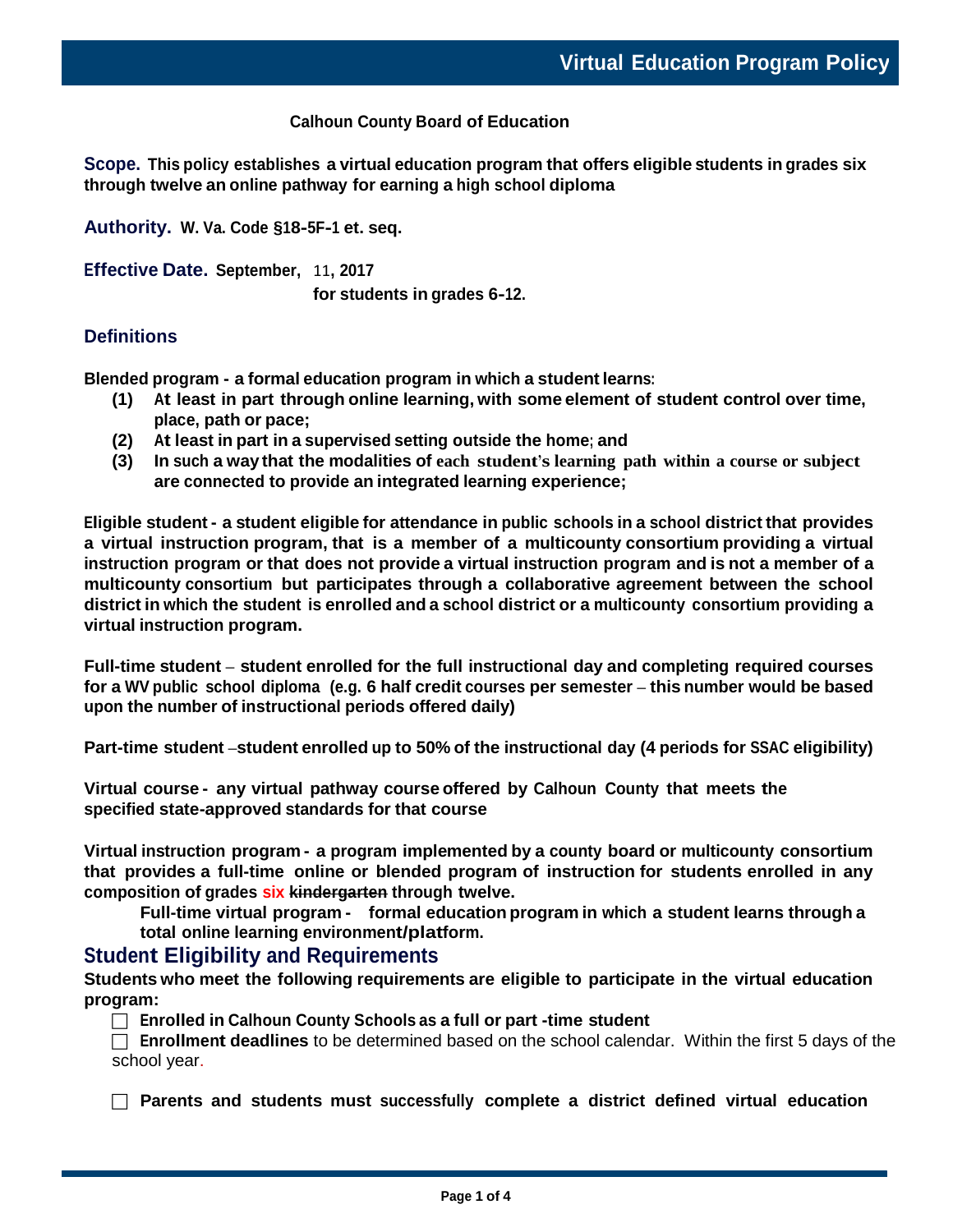**orientation course/program/session**

- **Meet school system and/or state enrollment requirements for the county school system, including health requirements such as immunizations, physicals, dentals, etc.**
- **Meet school system and/or state enrollment requirements for the course(s) in questions including successful completion of any prerequisite courses**
- **Maintain a minimum grade of a 2.0 on a numerical grade scale in courses taken during the current academic year (grade would have to be high enough to maintain C average for sports)**
- **Have access to consistent, daily internet service**

**Have reliable transportation to and from tutoring site (after-school tutoring is available)**

**Weekly communication is required (between online student and the school)**

## **Attendance**

**Students who are enrolled in the full-time virtual program and otherwise meeting all course requirements are exempt from attendance requirements.**

**Students participating in the virtual education option will be considered as being in attendance if the students are successfully progressing in the virtual education coursework. Successful progression will mean completing courses to graduate with one's four-year cohort. To receive an eligibility form for a driver's license, students must be progressing successfully in the coursework and communicating weekly with staff.**

**The county school system reserves the right to set specific attendance requirements for each virtual course. The superintendent or their designee is authorized to develop alternate attendance policies for virtual courses, provided that students in such programs are given notice of the attendance requirements. A student's failure to comply with such requirements may result in administrative**  action including, but not limited to, probation or removal from the class or a charge of truancy, if **appropriate.**

**All virtual program students will be enrolled as a student in the high school or middle school in which they reside. These students will be counted in the average daily membership.**

## **Extracurricular Activities**

**Students enrolled as a full-time student in the virtual program are eligible to participate in cocurricular and extracurricular activities in the school in which they are enrolled according to attendance zone.**

**Students must meet the same extracurricular activity eligibility requirements as students enrolled in the traditional day program including any applicable WVSSAC requirements. Student residency for purposes of participating in extracurricular activities will be determined in accordance with applicable Calhoun County Schools' policies and WVSSAC policies,**

**[http://www.wvssac.org/rules-and-regulations/.](http://www.wvssac.org/rules-and-regulations/)**

### **Course Progression**

**Students are required to progress through online courses at a rate comparable to the progression of a traditional class. Student performance will be monitored and reported on regular intervals consistent with a traditional day program.**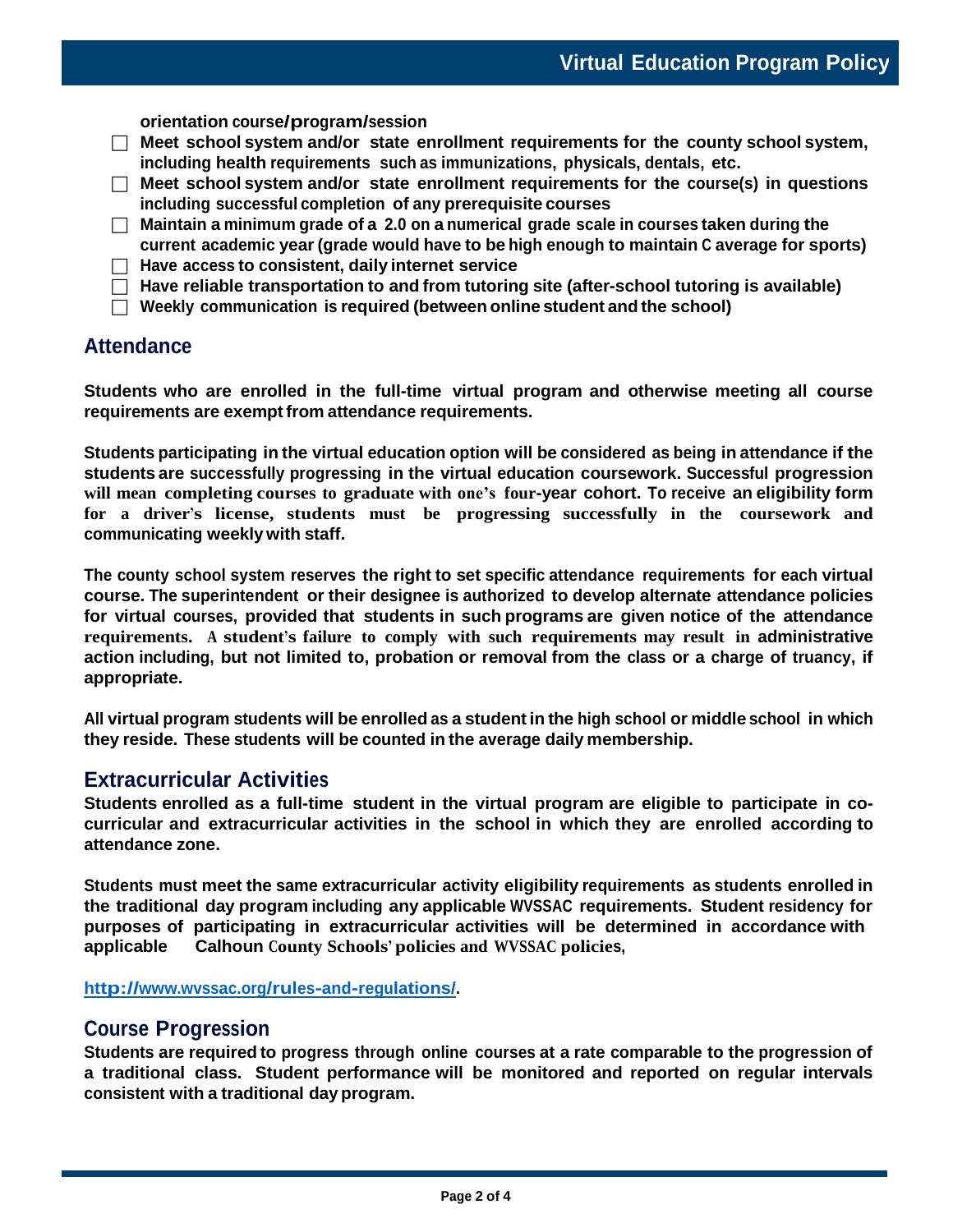# **Dropping Online Course/Transition Back to Traditional Course**

**Students may drop an online course and transition to a traditional course (or vice versa) within 10 days without grade penalty.**

- **Students will submit in writing with parents signature the request to drop a course to school administrator.**
- **Students must send request within 10 days of the start of the course to be able to withdraw no grade and withdraw failing.**

### **Assessment, Grading, Diploma**

**All virtual pathway students will participate in all state testing and accountability requirements. Student is required to participate at their school of enrollment on days identified by county.**

**Upon satisfying all public school graduation requirements (WVBE Policy 2510, Assuring Quality Education: Regulations for Education Programs, [http://wvde.state.wv.us/policies/policy.php?p=2510&alt=1\)](http://wvde.state.wv.us/policies/policy.php?p=2510&alt=1), students enrolled in the virtual program will receive a high school diploma from Calhoun County Schools.**

**Any virtual program course taken for high school credit,regardless of the grade in which the course was taken, will be entered onto the student transcript and calculated in Grade Point Averages, etc.**

**County's dual credit policy applies to virtual program.**

**Course grades assigned to a student's transcript must follow the WV Uniform Grading Scale found in WVBE Policy 2510 Section 5.4.d.**

### **Removal**

**Students may be transitioned back to a traditional school program or removed from the virtual program for the following reasons:**

- **Not maintaining a 2.0 GPAin each course**
- **Progression through coursework falls below the minimum comparable tradition course standard**
- **Attendance requirements are not met for students in blended program (only applicable to face-to-face courses)**
- **Cheating, falsifying information, plagiarizing**
- **School system policies, procedures, rules or regulations are violated, including rules governing the use of technology**

## **Student Support**

- **Face to face tutoring will be provided at Calhoun County Middle/High School 4 evenings per week**
- **IEP committees will meet to determine the most appropriate leastrestrictive environment and the most reasonable accommodations**
- **ELL committees will meet to determine the most reasonable accommodations**

## **Counseling and Guidance Services**

**Calhoun County schools will utilize personnel to assist with academic, career, andsocial needs as they arise. In conjunction with school counselors, students will be assisted with developing an educational plan based on transcripts, standardized assessments, career interests, and other pertinent data. The plan will be reviewed periodically to assess its appropriateness and progress toward completion.**